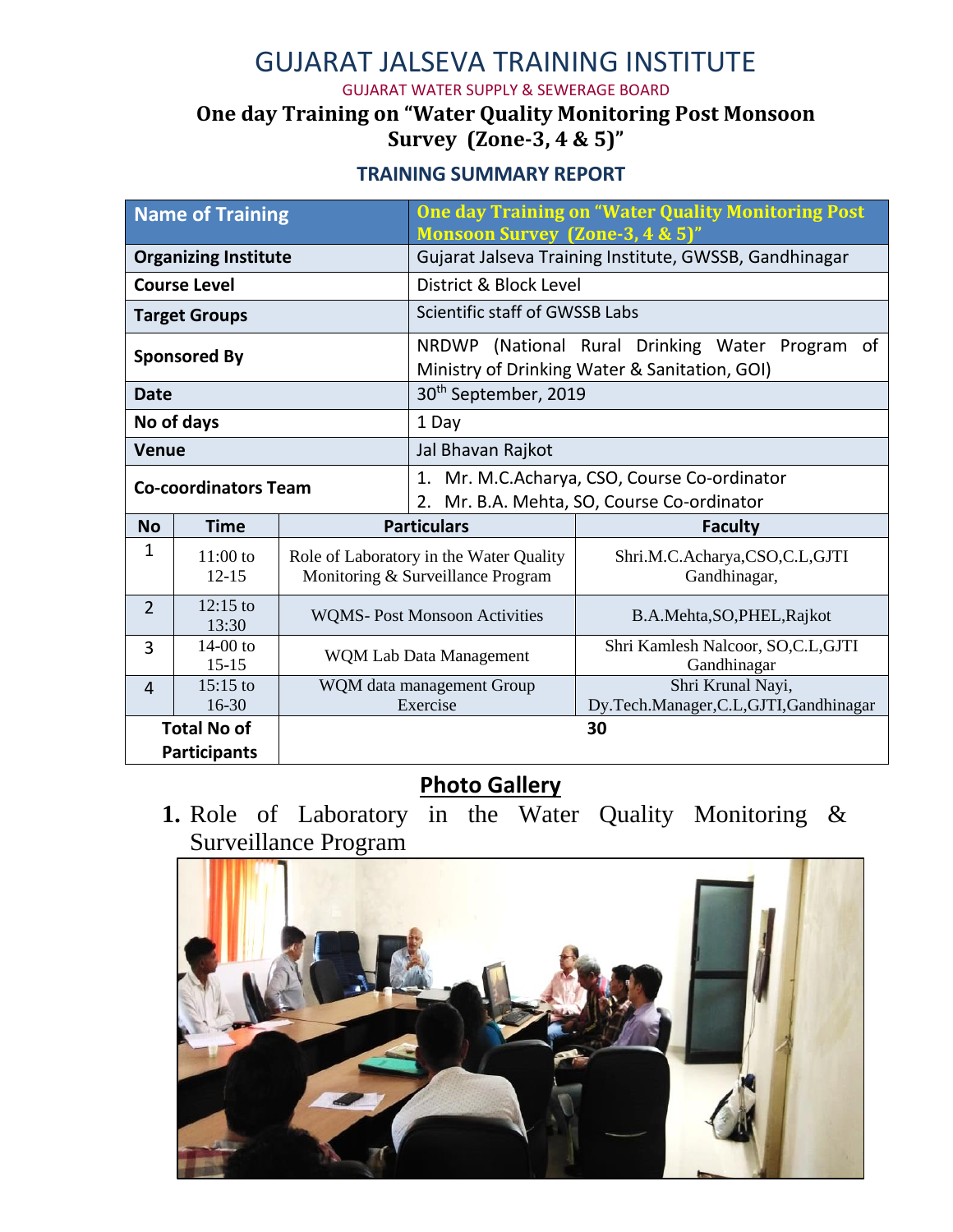# 2. WQMS- Post Monsoon Activities



**3.** WQM Lab Data Management